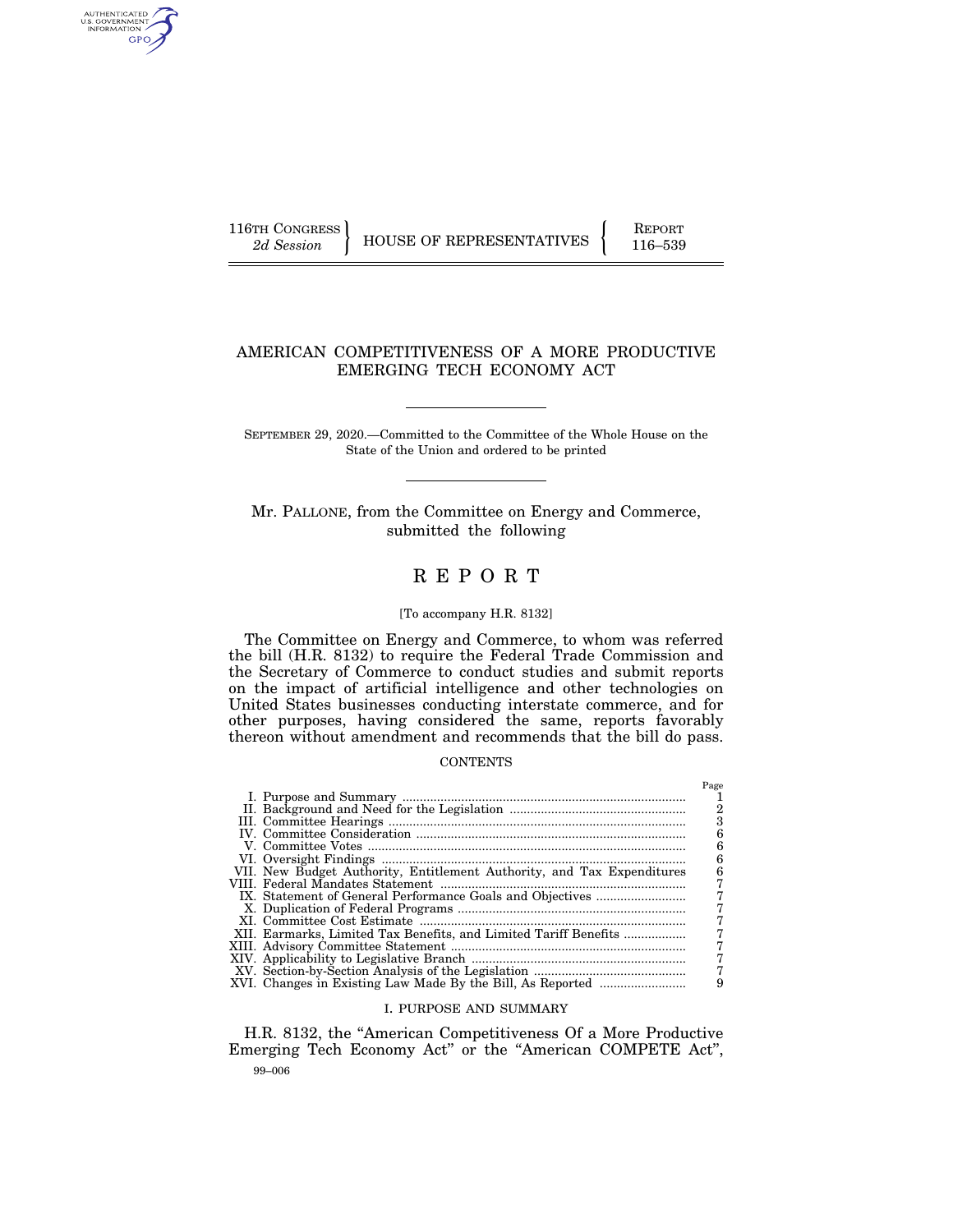was introduced on August 28, 2020, by Representatives Cathy McMorris Rodgers (R–WA), Bobby L. Rush (D–IL), Greg Walden (R–OR), Darren Soto (D–FL), Richard Hudson (R–NC), Robin Kelly (D–IL), Robert E. Latta (R–OH), Michael C. Burgess (R–TX), Fred Upton (R–MI), Brett Guthrie (R–KY), Larry Bucshon (R–IN), Greg Gianforte (R–MT), H. Morgan Griffith (R–VA), and Earl L. "Buddy" Carter (R–GA). H.R. 8132 aims to ensure America leads the world and outpaces the People's Republic of China in charting the future of emerging technologies. Specifically, H.R. 8132 directs the Department of Commerce (DOC) and the Federal Trade Commission (FTC) to study and report to Congress on the state of artificial intelligence (AI), quantum computing, blockchain, and new and advanced materials. The bill also requires the DOC to study and report to Congress on the state of the Internet of Things (IOT), IOT manufacturing, three-dimensional printing, and unmanned delivery services and directs the FTC to study how AI may be used to address online harms.

#### II. BACKGROUND AND NEED FOR THE LEGISLATION

Maintaining U.S. leadership in emerging technologies is essential for American growth, security, and competitiveness in the 21st century. To ensure American leadership and to outpace the People's Republic of China, who has a stated goal of surpassing the U.S. with its "Made in China 2025" initiative, the U.S. must make it a priority to lead on critical technologies, such as AI.1

Although the U.S. is the current leader in AI, such leadership is not guaranteed. In fact, if current growth trends continue, some experts expect China to overtake the U.S. in just five to ten years.2 Eric Schmidt, Chairman of the National Security Commission on Artificial Intelligence (NSCAI), recently warned, ''Americans should be wary of living in a world shaped by China's view of the relationship between technology and authoritarian governance. Free societies must prove the resilience of liberal democracy in the face of technological changes that threaten it."<sup>3</sup> The U.S. cannot afford to cede global leadership on AI.

Additionally, American leadership is also important in other emerging technologies such as IOT, unmanned delivery services, quantum computing, three-dimensional printing, new and advanced materials, and blockchain. H.R. 8132, the American Competitiveness on More Productive Emerging Tech Economy, or the American COMPETE Act, aims to ensure American leadership on these technologies by compiling critical information about Federal efforts on these technologies as well as private industry development, integration, and deployment of such technologies.

H.R. 8132 also directs DOC and the FTC to provide recommendations to grow the U.S. economy through the secure advancement of these technologies, to develop national strategies to advance the U.S. global position on these technologies, develop strategies to mitigate current and emerging risks to the marketplace and supply

<sup>&</sup>lt;sup>1</sup> Council on Foreign Relations, *Is 'Made in China 2025' a Threat to Global Trade?* (May 13, 2019) (www.cfr.org/backgrounder/made-china-2025-threat-global-trade).<br><sup>2</sup> The Arms Race: A Groundbreaking New Index Ranking 54

<sup>3, 2019) (</sup>members.tortoisemedia.com/2019/12/03/global-ai-index/content.html).<br>"Bric Schmidt, *Eric Schmidt: I Used to Run Google. Silicon Valley Could Lose to China*, New<br>York Times (Feb. 27, 2020) (www.nytimes.com/2020/02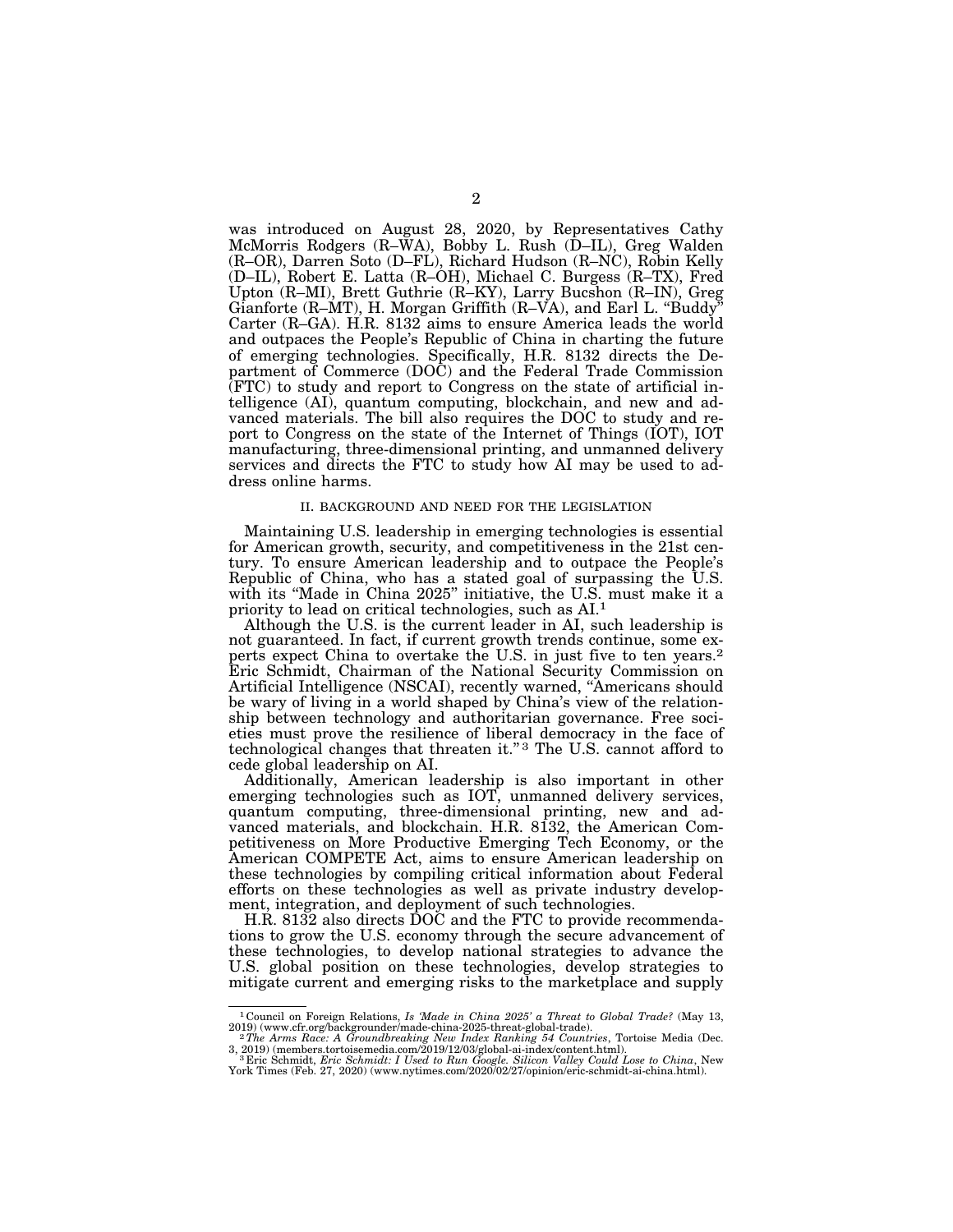chains of these technologies, as well as ways to incentivize expeditious adoption and refinement of such technologies.

Through the various hearings and meetings with stakeholders on these issues, it is clear that such a compendium of information created by H.R. 8132 will advance the development and deployment of these technologies.

#### III. COMMITTEE HEARINGS

For the purposes of section 103(i) of H. Res. 6 of the 116th Congress, the following hearings were used to develop or consider H.R. 8132:

In the 114th Congress, the Subcommittee on Commerce, Manufacturing, and Trade held an informational hearing on March 24, 2015. The hearing was entitled, ''The Internet of Things: Exploring the Next Technology Frontier.'' The Subcommittee received testimony from the following witnesses:

• Daniel Castro, Vice President, Information Technology and Innovation Foundation

• Brian Van Harlingen, Chief Technology Officer, Belkin International, Inc.

• Rose Schooler, Vice President, Internet of Things Group and GM, IoT Strategy and Technology Office, Intel Corporation

• Brad Morehead, Chief Executive Officer, LiveWatch Security, LLC

In the 114th Congress, the Subcommittee on Commerce, Manufacturing, and Trade held an informational hearing on November 19, 2015. The hearing was entitled, ''The Disrupter Series: The Fast-Evolving Uses and Economic Impacts of Drones.'' The Subcommittee received testimony from the following witnesses:

• Joshua M. Walden, Senior Vice President & General Manager, New Technology Group, Intel Corporation

• John Villasenor, Professor of Public Policy and Electrical Engineering, University of California, Los Angeles, Luskin School of Public Affairs

• Brian Wynne, President and CEO, Association for Unmanned Vehicle Systems International (AUVSI)

• Margot Kaminski, Assistant Professor, Moritz School of Law, Ohio State University

In the 114th Congress, the Subcommittee on Commerce, Manufacturing, and Trade held an informational hearing on February 26, 2016. The hearing was entitled, ''The Disrupter Series: 3D Printing.'' The Subcommittee received testimony from the following witnesses:

• Alan Amling, Vice President, Global Logistics & Marketing, United Parcel Service, Inc.

• Dr. Edward Herderick, Additive Technologies Leader, GE Corporate Supply Chain and Operations

• Neal Orringer, Vice President, Alliances & Partnerships, 3D Systems Corp.

• Ed Morris, Vice President and Director, America Makes, the National Additive Manufacturing Innovation Institute National Center for Defense Manufacturing and Machining (NCDMM)

In the 114th Congress, the Subcommittee on Commerce, Manufacturing, and Trade held an informational hearing on March 16,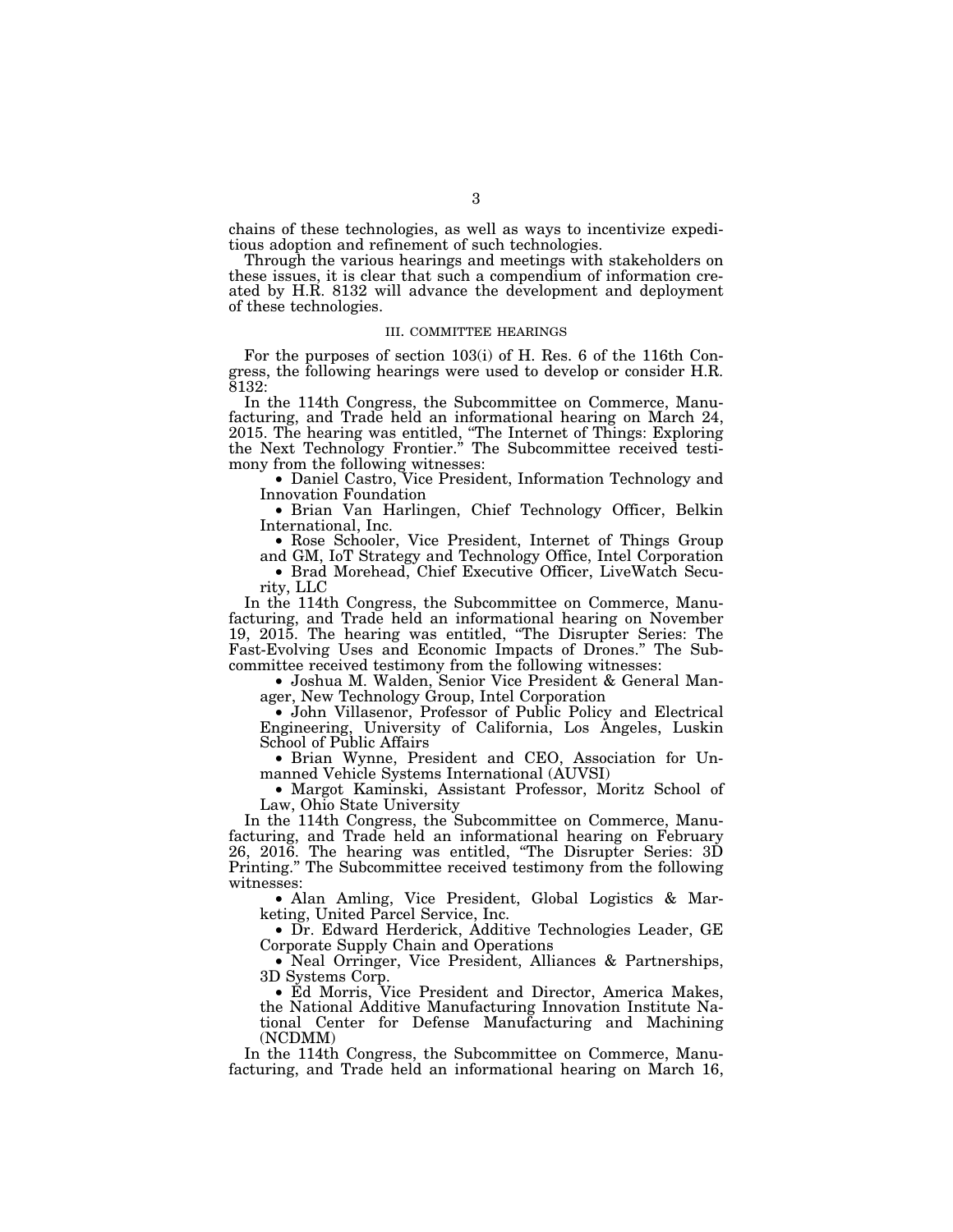2016. The hearing was entitled, ''The Disrupter Series: Digital Currency and Blockchain Technology.'' The Subcommittee received testimony from the following witnesses:

• John A. Beccia III, General Counsel and Chief Compliance Officer, Circle Internet Financial *on behalf of the Electronic Transactions Association* 

• Jerry Cuomo, Vice President Blockchain Technologies, IBM

• Matthew Roszak, Chairman, Chamber of Digital Commerce, and Co-Founder, Bloq. Inc.<br>• Paul Snow, Chief Architect, Factom

• Paul Snow, Chief Architect, Factom • Juan Suarez, Counsel, Coinbase • Dana Syracuse, Counsel, BuckleySandler LLP

In the 114th Congress, the Subcommittee on Commerce, Manufacturing, and Trade Subcommittee held an informational hearing on September 14, 2016. The hearing was entitled, ''The Disrupter Series: Advanced Robotics.'' The Subcommittee received testimony from the following witnesses:

• Jeff Burnstein, President, Robotic Industries Association • Meg Jones, Ph.D., Assistant Professor, Communication,

Culture, and Technology, Georgetown University

• Sridhar Kota, Ph.D., Herrick Professor of Engineering, University of Michigan

In the 115th Congress, the Subcommittee on Digital Commerce and Consumer Protection held an informational hearing on March 15, 2017. The hearing was entitled, ''Disrupter Series: Advanced Materials and Production.'' The Subcommittee received testimony from the following witnesses:

• James M. Tour, Ph.D., T.T. and W.F. Chao Professor of Chemistry, Professor of Computer Science, and Professor of Materials Science and NanoEngineering, Smalley Institute for Nanoscale Science & Technology, Rice University

• Keith Murphy, Chairman and Chief Executive Officer, Organovo Holdings, Inc.

• Shane Weyant, Chief Executive Officer and President, Creative Pultrusions, Inc.

• Hota GangaRao, Ph.D., Maurice A. and Jo Ann Wadsworth Distinguished Professor of CEE, CEMR, Director, Constructed Facilities Center, Director, Center for Integration of Composites into Infrastructure, West Virginia University

• Afsaneh Rabiei, Ph.D., Professor, Department of Mechanical and Aerospace Engineering, North Carolina State University

In the 115th Congress, the Subcommittee on Digital Commerce and Consumer Protection held an informational hearing on May 23, 2017. The hearing was entitled, "Disrupter Series: Delivering to Consumers.'' The Subcommittee received testimony from the following witnesses:

• Brian Wynne, President and CEO, Association for Unmanned Vehicle Systems International (AUVSI)

• Bastian Lehmann, Founder and CEO, Postmates

• Shyam Chidamber, Chief Evangelist and Senior Advisory, Flirtey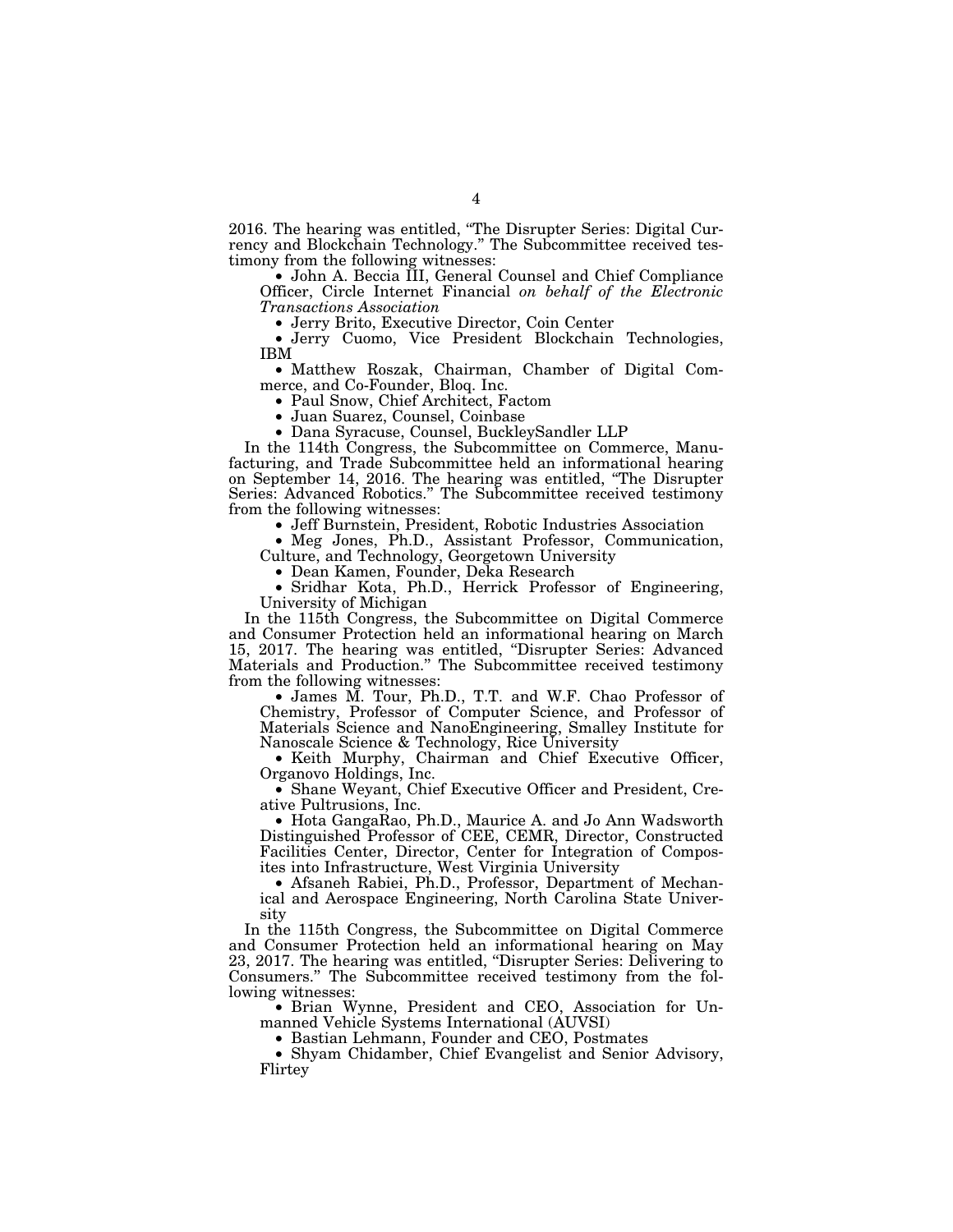• Harry J. Holzer, Ph.D., Jo John LaFarge Jr. S.J. Professor of Public Policy, McCourt School of Public Policy, Georgetown University

In the 115th Congress, the Subcommittee on Digital Commerce and Consumer Protection held an informational hearing on June 13, 2017. The hearing was entitled, ''Disrupter Series: Update on IOT Opportunities and Challenges.'' The Subcommittee received testimony from the following witnesses:

• William S. Marras, Ph.D., Executive Director and Scientific Director of the Spine Research Institute, The Ohio State University

• Gary D. Butler, Ph.D., Founder, Chairman and CEO, Camgian Microsystems Corporation

• Mark Bachman, Ph.D., CTO and Co-Founder, Integra Devices

• Peter B. Kosak, Executive Director, Urban Active Solutions, General Motors North America

• Cameron Javdani, Director of Sales and Marketing, Louroe Electronics; and

• Bill Kuhns, President, Vermont Energy Control Systems, LLC

In the 115th Congress, the Subcommittee on Digital Commerce and Consumer Protection held an informational hearing on January 18, 2018. The hearing was entitled, ''Disrupter Series: The Internet of Things, Manufacturing and Innovation.'' The Subcommittee received testimony from the following witnesses:

• Rodney Masney, Vice President, Technology Service Delivery, Information Technology, Owens-Illinois

• Sanjay Poonen, Chief Operating Officer, VMWare<br>• Thomas D. Bianculli, Chief Technology Officer, Zebra Technology

• Thomas R. Kurfess, Ph.D., P.E., Professor and HUSCO/Ramirez Distinguished Chair in Fluid Power and Motion Control, George W. Woodruff School of Mechanical Engineering, Georgia Institute of Technology

In the 115th Congress, the Subcommittee on Digital Commerce and Consumer Protection held an informational hearing on May 18, 2018. The hearing was entitled, ''Disrupter Series: Quantum Computing.'' The Subcommittee received testimony from the following witnesses:

• Michael Brett, CEO, QxBranch

• Christopher Monroe, Chief Scientist and Founder, IonQ, Inc. and Professor of Physics, University of Maryland

• Matthew Putman, CEO, Nanotronics. Inc.

• Diana Franklin, Director of Computer Science Education, the University of Chicago

In the 115th Congress, the Subcommittee on Digital Commerce and Consumer Protection held a legislative hearing on May 22, 2018. The hearing was entitled, ''Internet of Things Legislation.'' The Subcommittee received testimony from the following witnesses:

• Tim Day, Senior Vice President, Chamber Technology Engagement Center, U.S. Chamber of Commerce

• Dipti Vachani, Vice President Internet of Things Group and General Manager of the Strategy and Solutions Engineering Division, Intel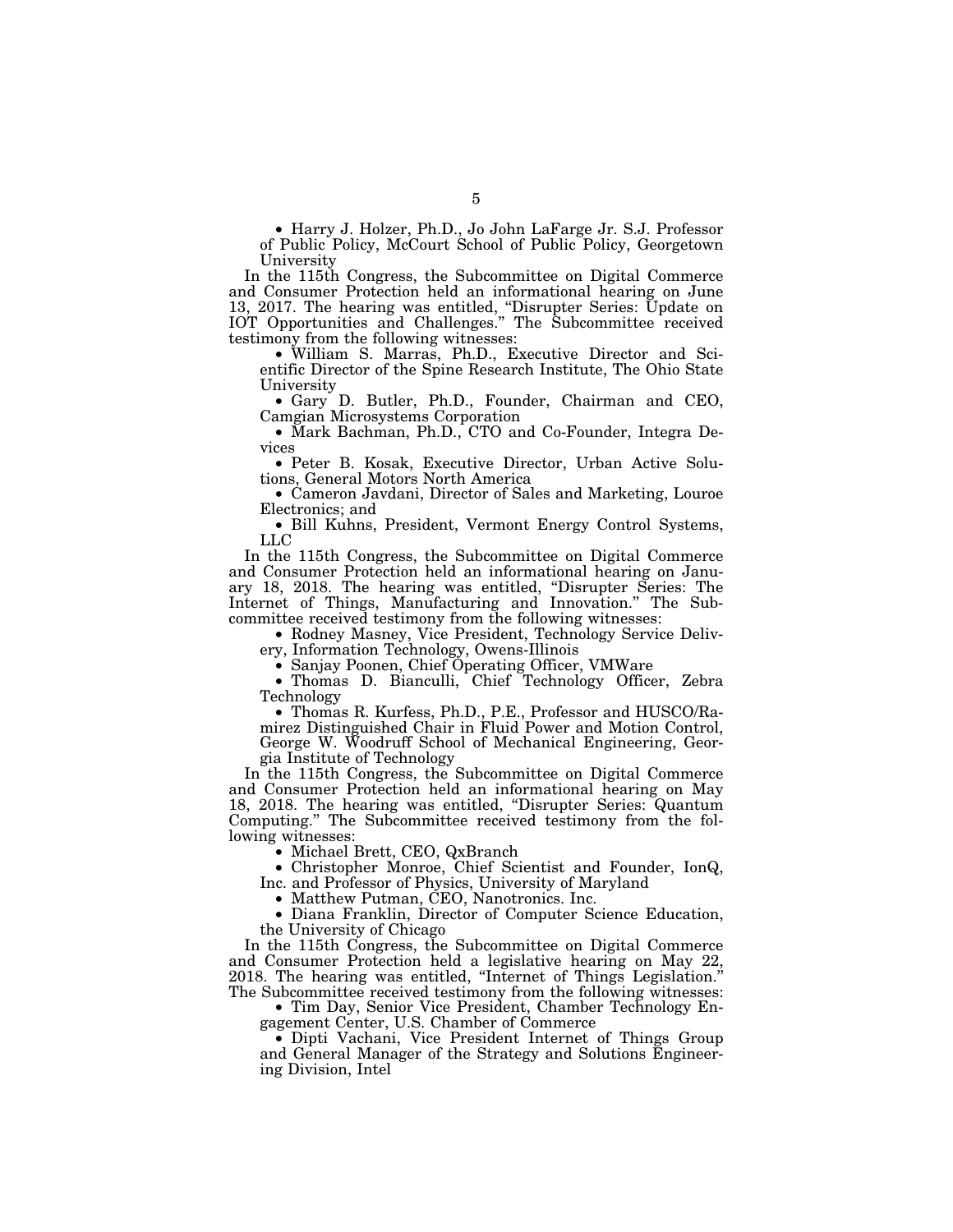• Michelle Richardson, Deputy Director, Freedom, Security, and Technology Project, Center for Democracy and Technology

#### IV. COMMITTEE CONSIDERATION

Representatives Rodgers (R–WA), Rush (D–IL), Walden (R–OR), Soto (D–FL), Hudson ( $\overline{R}$ –NC), Kelly (D–IL), Latta (R–OH), Burgess (R–TX), Upton (R–MI), Guthrie (R–KY), Bucshon (R–IN), Gianforte (R–MT), Griffith (R–VA), and Carter (R–GA) introduced H.R. 8132, the ''American Competitiveness Of a More Productive Emerging Tech Economy Act" or the "American COMPETE Act", on August 28, 2020, and the bill was referred to the Committee on Energy and Commerce. The bill was referred to the Subcommittee on Consumer Protection and Commerce on August 31, 2020.

On September 9, 2020, the bill was discharged from the Subcommittee on Consumer Protection and Commerce as the bill was called up for markup and consideration by the full Committee. The Committee on Energy and Commerce met in open markup session, pursuant to notice, on September 9, 2020, to consider H.R. 8132. No amendments were offered during consideration of the bill. Mr. Pallone, Chairman of the committee, subsequently moved that H.R. 8132 be ordered reported favorably to the House, without amendment, and the Committee on Energy and Commerce agreed to the motion by a voice vote, a quorum being present.

#### V. COMMITTEE VOTES

Clause 3(b) of rule XIII of the Rules of the House of Representatives requires the Committee to list each record vote on the motion to report legislation and amendments thereto. The Committee advises that there were no record votes taken on H.R. 8132, including the motion for final passage of the bill.

#### VI. OVERSIGHT FINDINGS

Pursuant to clause  $3(c)(1)$  of rule XIII and clause  $2(b)(1)$  of rule X of the Rules of the House of Representatives, the oversight findings and recommendations of the Committee are reflected in the descriptive portion of the report.

## VII. NEW BUDGET AUTHORITY, ENTITLEMENT AUTHORITY, AND TAX EXPENDITURES

Pursuant to 3(c)(2) of rule XIII of the Rules of the House of Representatives, the Committee adopts as its own the estimate of new budget authority, entitlement authority, or tax expenditures or revenues contained in the cost estimate prepared by the Director of the Congressional Budget Office pursuant to section 402 of the Congressional Budget Act of 1974.

The Committee has requested but not received from the Director of the Congressional Budget Office a statement as to whether this bill contains any new budget authority, spending authority, credit authority, or an increase or decrease in revenues or tax expenditures.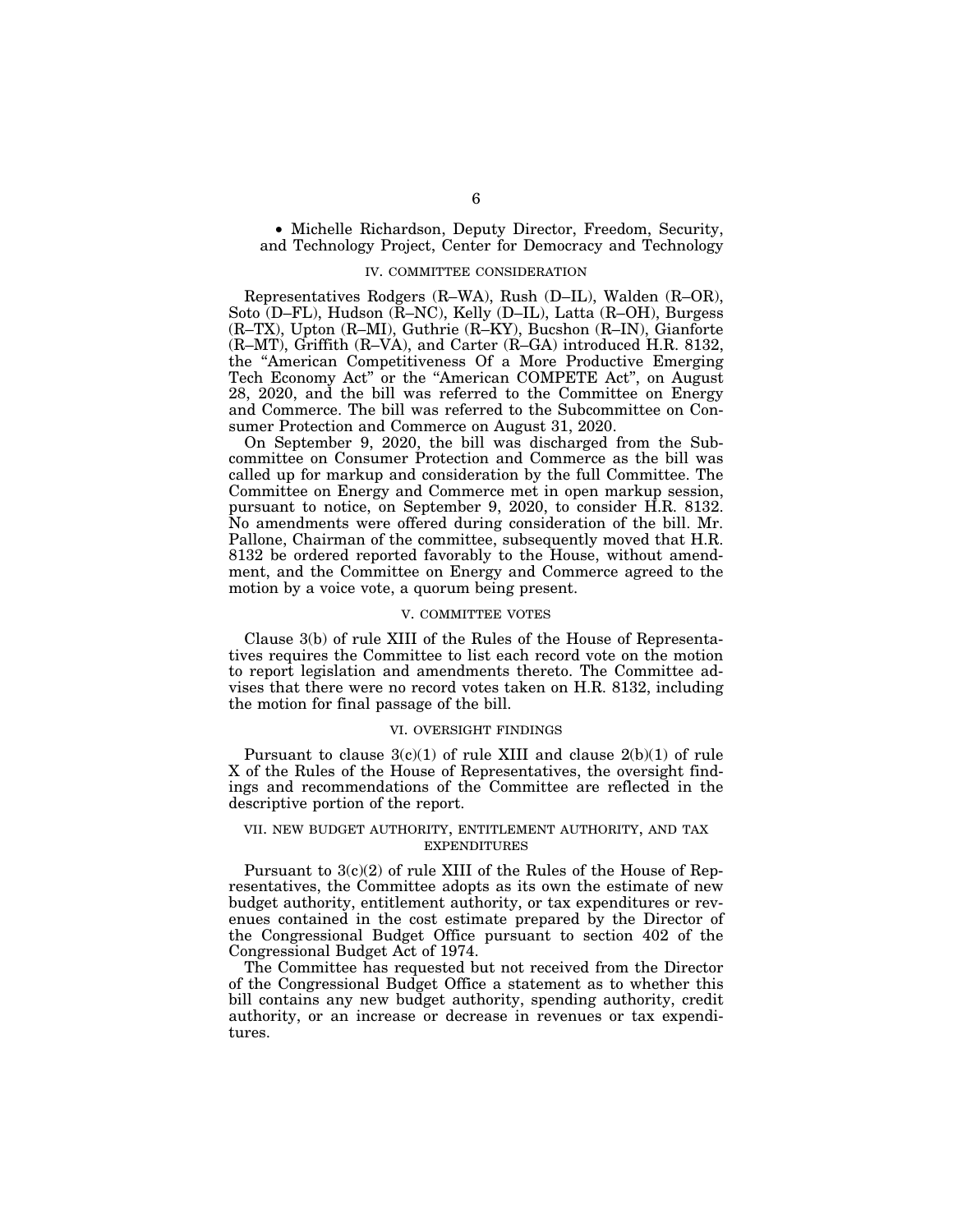#### VIII. FEDERAL MANDATES STATEMENT

The Committee adopts as its own the estimate of Federal mandates prepared by the Director of the Congressional Budget Office pursuant to section 423 of the Unfunded Mandates Reform Act.

#### IX. STATEMENT OF GENERAL PERFORMANCE GOALS AND OBJECTIVES

Pursuant to clause  $3(c)(4)$  of rule XIII, the general performance goal or objective of this legislation is to conduct studies and submit reports on the impact of AI and other technologies on United States businesses conducting interstate commerce.

## X. DUPLICATION OF FEDERAL PROGRAMS

Pursuant to clause 3(c)(5) of rule XIII, no provision of H.R. 8132 is known to be duplicative of another Federal program, including any program that was included in a report to Congress pursuant to section 21 of Public Law 111—139 or the most recent Catalog of Federal Domestic Assistance.

#### XI. COMMITTEE COST ESTIMATE

Pursuant to clause  $3(d)(1)$  of rule XIII, the Committee adopts as its own the cost estimate prepared by the Director of the Congressional Budget Office pursuant to section 402 of the Congressional Budget Act of 1974.

#### XII. EARMARKS, LIMITED TAX BENEFITS, AND LIMITED TARIFF **BENEFITS**

Pursuant to clause 9(e), 9(f), and 9(g) of rule XXI, the Committee finds that H.R. 8132 contains no earmarks, limited tax benefits, or limited tariff benefits.

#### XIII. ADVISORY COMMITTEE STATEMENT

No advisory committee within the meaning of section 5(b) of the Federal Advisory Committee Act was created by this legislation.

## XIV. APPLICABILITY TO LEGISLATIVE BRANCH

The Committee finds that the legislation does not relate to the terms and conditions of employment or access to public services or accommodations within the meaning of section  $10\overline{2(b)}(3)$  of the Congressional Accountability Act.

## XV. SECTION-BY-SECTION ANALYSIS OF THE LEGISLATION

*Section 1. The ''American Competitiveness of a More Productive Emerging Tech Economy Act'' or the ''American Compete Act''* 

Section 1(a) designates that the short title may be cited as the ''American Competitiveness Of a More Productive Emerging Tech Economy Act" or the "American COMPETE Act". Section 1(b) provides the table of contents.

#### *Sec. 2. Study to advance artificial intelligence*

This Section requires a report not later than one year after the date of enactment of this Act. The Secretary of Commerce and the Federal Trade Commission (FTC) shall complete a study on the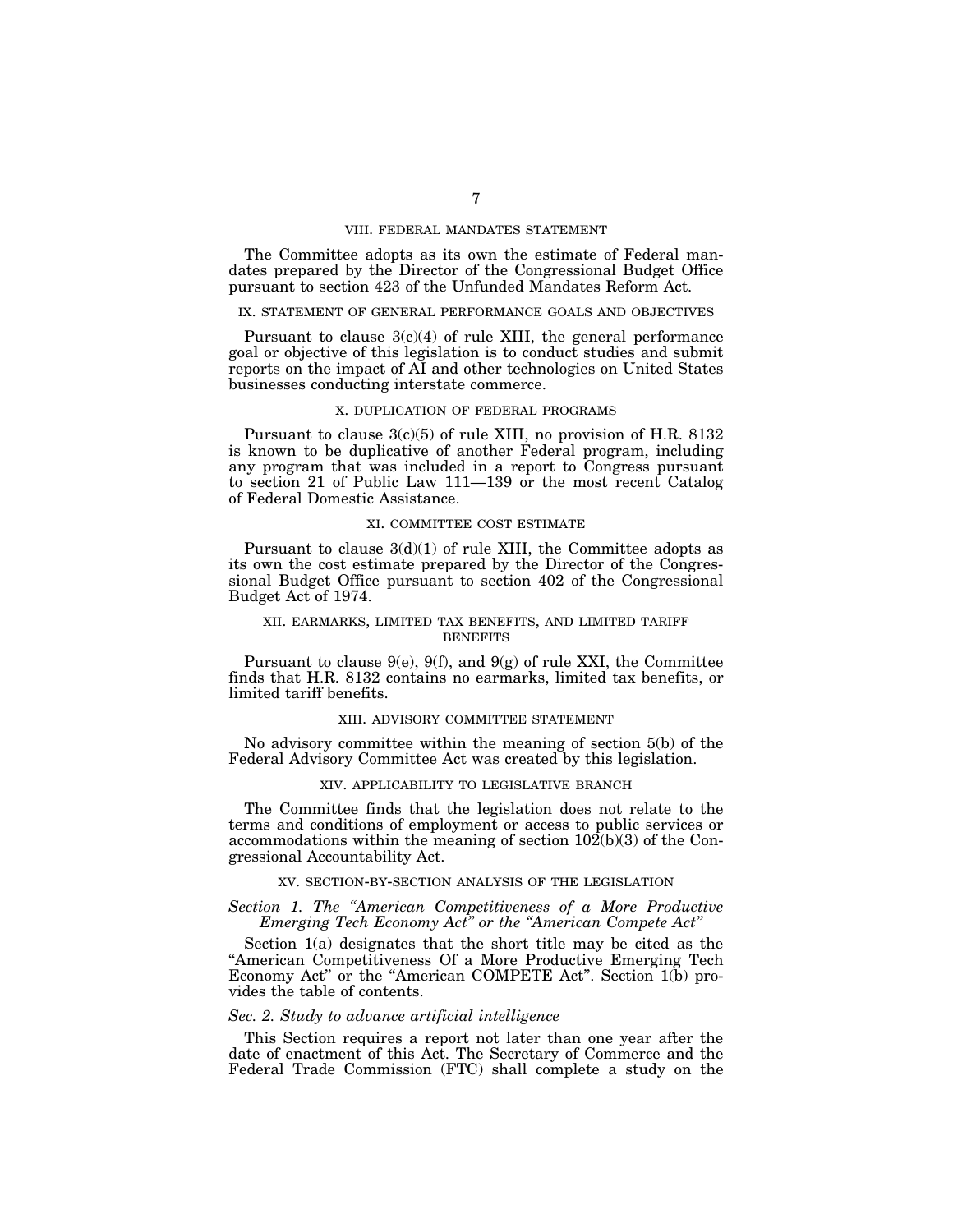state of the AI industry and the impact of such industry on the economy of the United States.

## *Sec. 3. Study to advance internet of things in manufacturing*

This Section requires a report not later than one year after the date of enactment of this Act. The Secretary of Commerce, in coordination with the head of any other appropriate Federal agency, shall complete a study on the state of manufacturing in the United States.

#### *Sec. 4. Study to advance quantum computing*

This Section requires a report not later than one year after the date of enactment of this Act. The Secretary of Commerce and the FTC shall complete a study on the state of the quantum computing industry and the impact of such industry on the economy of the United States.

## *Sec. 5. Study to advance blockchain technology*

This Section requires a report not later than one year after the date of enactment of this Act. The Secretary of Commerce and the FTC shall complete a study on the state of the blockchain technology industry and the impact of such industry on the economy of the United States.

#### *Sec. 6. Study to advance new and advanced materials*

This Section requires a report not later than one year after the date of enactment of this Act. The Secretary of Commerce and the FTC, in coordination with the head of any other appropriate Federal agency, shall complete a study on the state of new and advanced materials industry, including synthetically derived or enhanced natural properties, and the impact of such industry on the economy of the United States.

#### *Sec. 7. Study to advance unmanned delivery services*

This Section requires a report not later than one year after the date of enactment of this Act. The Secretary of Commerce, in coordination with the head of any other appropriate Federal agency, shall complete a study on the impact of unmanned delivery services on United States' businesses conducting interstate commerce, including the effects on safety, traffic congestion and mitigation, and job gains, losses, or changes. In the report recommendations, the Committee expects the Secretary of Commerce to include strategies to promote public safety and mitigate the effects of job displacement related to the development and adoption of unmanned delivery services.

#### *Sec. 8. Study to advance internet of things*

This Section requires a report not later than one year after the date of enactment of this Act. The Secretary of Commerce shall conduct a study on the state of the internet-connected devices industry (commonly known as the ''Internet of Things''') in the United States.